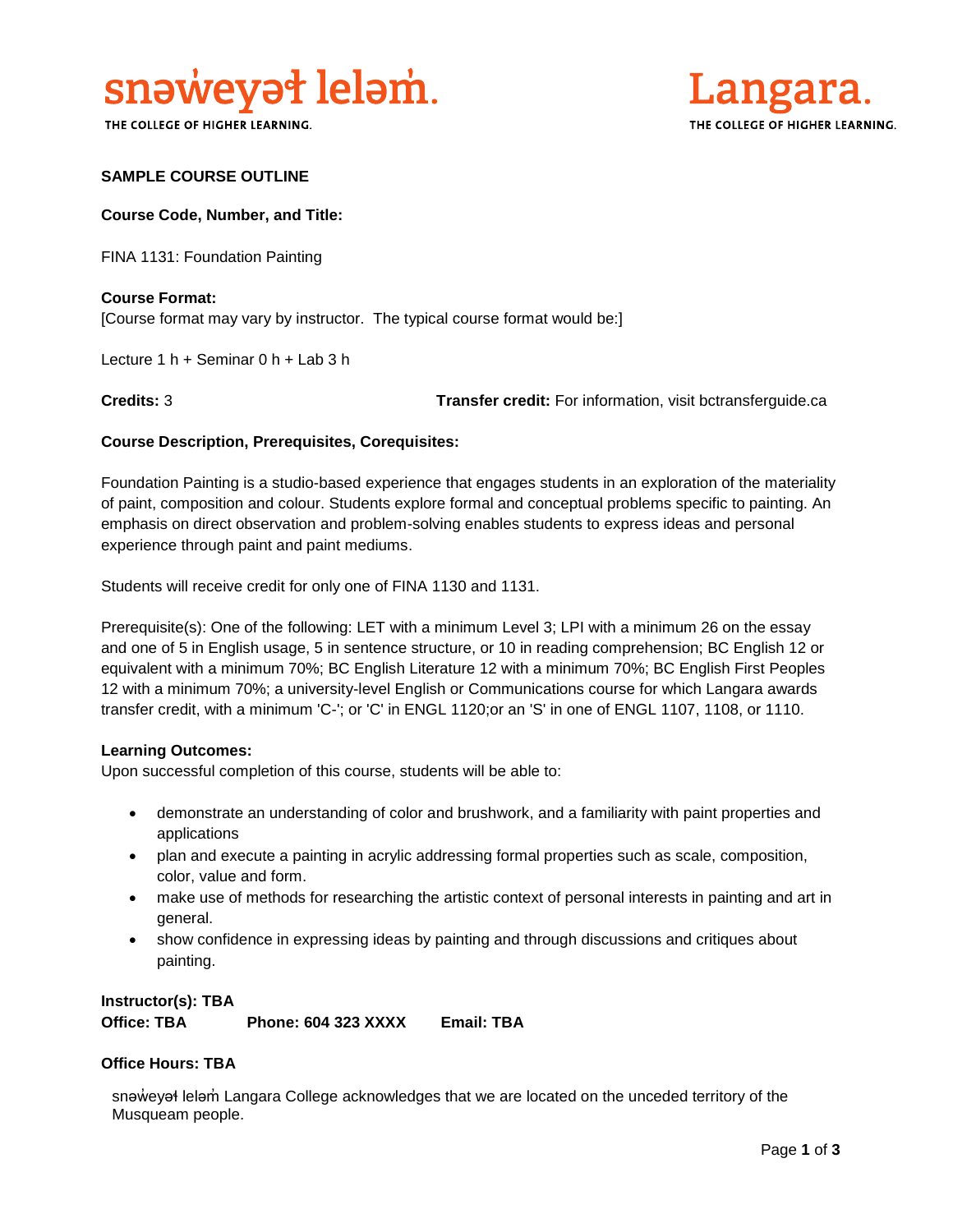# snaweyat lelam.

THE COLLEGE OF HIGHER LEARNING.



# **Textbook and Course Materials:**

[Textbook selection may vary by instructor. An example of texts and course materials for this course might be:}

For textbook information, visit [https://mycampusstore.langara.bc.ca/buy\\_courselisting.asp?selTerm=3|8](https://mycampusstore.langara.bc.ca/buy_courselisting.asp?selTerm=3|8)

Note: *This course may use an electronic (online) instructional resource that is located outside of Canada*  for mandatory graded class work. You may be required to enter personal information, such as your name *and email address, to log in to this resource. This means that your personal information could be stored on servers located outside of Canada and may be accessed by U.S. authorities, subject to federal laws. Where possible, you may log in with an email pseudonym as long as you provide the pseudonym to me so I can identify you when reviewing your class work.* 

**Assessments and Weighting: Final Exam % Other Assessments % (An example of other assessments might be:) %**

Portfolio: 45% Project: 45% Participation: 10%

Number of assignments: 1 in class project and 4 investigative homework projects

Participation format: Preparedness (materials and attitude), respect of shared studio, clean up, participation in critiques (group and individual), attention and effort

Number and writing assignments: None

Proportion of individual and group work: Individual: 100%

**Grading System:** Letter grade Specific grading schemes will be detailed in each course section outline.

Passing grade: D

# **Topics Covered:**

[Topics covered may vary by instructor. An example of topics covered might be:]

The term will be divided into projects. Each project will address an area of the painting process. The student will learn through demonstrations and presentations, but mainly through completing assigned projects. (See Course Schedule attached)

*This generic outline is for planning purposes only.*